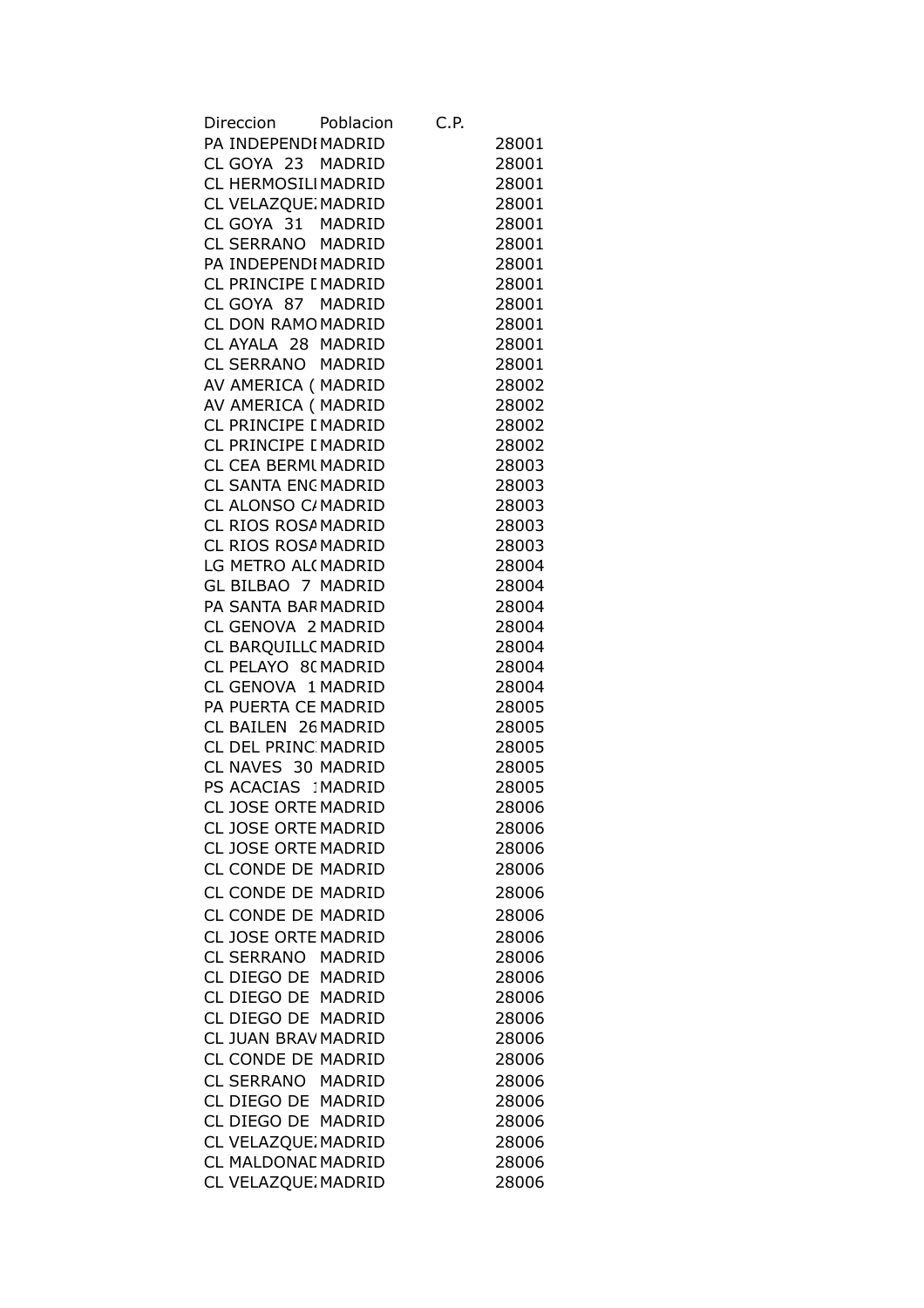| AV MEDITERR MADRID         | 28007 |
|----------------------------|-------|
| LG METRO MO MADRID         | 28008 |
| CL PRINCESA MADRID         | 28008 |
| PS FLORIDA ! MADRID        | 28008 |
| CL FERRAZ 78 MADRID        | 28008 |
| CL PRINCESA MADRID         | 28008 |
| CL PRINCESA MADRID         | 28008 |
| CL FERRAZ 88 MADRID        |       |
|                            | 28008 |
| CL PRINCESA MADRID         | 28008 |
| CL GOYA 80 MADRID          | 28009 |
| CL ALCALA 14 MADRID        | 28009 |
| CL ALCALA 13 MADRID        | 28009 |
| CL ALCALA 11MADRID         | 28009 |
| CL GOYA 63 MADRID          | 28009 |
| CL GOYA 51 MADRID          | 28009 |
| CL GOYA 41 MADRID          | 28009 |
| CL ALCALA 15 MADRID        | 28009 |
| CL ALCALA 11MADRID         | 28009 |
| CL IBIZA 72 MADRID         | 28009 |
| CL ALMAGRO MADRID          | 28010 |
| PS EDUARDO   MADRID        | 28010 |
| <b>CL SANTA ENCMADRID</b>  | 28010 |
|                            |       |
| CL TRAFALGAF MADRID        | 28010 |
| CL SANTA ENCMADRID         | 28010 |
| <b>CL SANTA ENCMADRID</b>  | 28010 |
| CL ELOY GONZ MADRID        | 28010 |
| PS GENERAL NMADRID         | 28010 |
| <b>GL PINTOR SCMADRID</b>  | 28010 |
| PS GENERAL MADRID          | 28010 |
| CL GARCIA DE MADRID        | 28010 |
| <b>GL EMBAJADO MADRID</b>  | 28012 |
| CL EMBAJADO MADRID         | 28012 |
| PA TIRSO DE IMADRID        | 28012 |
| CL ATOCHA 4 MADRID         | 28012 |
| PA JACINTO BIMADRID        | 28012 |
| LG ESTACION MADRID         | 28012 |
| LG ESTACION MADRID         | 28012 |
| <b>GL EMPERADC MADRID</b>  | 28012 |
| AV GRAN VIA MADRID         | 28013 |
| PA SANTO DOIMADRID         | 28013 |
| PA PUERTA DE MADRID        | 28013 |
|                            |       |
| PA ISABEL II MADRID        | 28013 |
| PA ISABEL II MADRID        | 28013 |
| CL MAYOR 5 MADRID          | 28013 |
| AV GRAN VIA MADRID         | 28013 |
| AV GRAN VIA MADRID         | 28013 |
| PA PUERTA DE MADRID        | 28013 |
| <b>CL PRECIADO: MADRID</b> | 28013 |
| PA CALLAO PL MADRID        | 28013 |
| PA PUERTA DE MADRID        | 28013 |
| AV GRAN VIA MADRID         | 28013 |
| AV GRAN VIA MADRID         | 28013 |
| AV GRAN VIA MADRID         | 28013 |
|                            |       |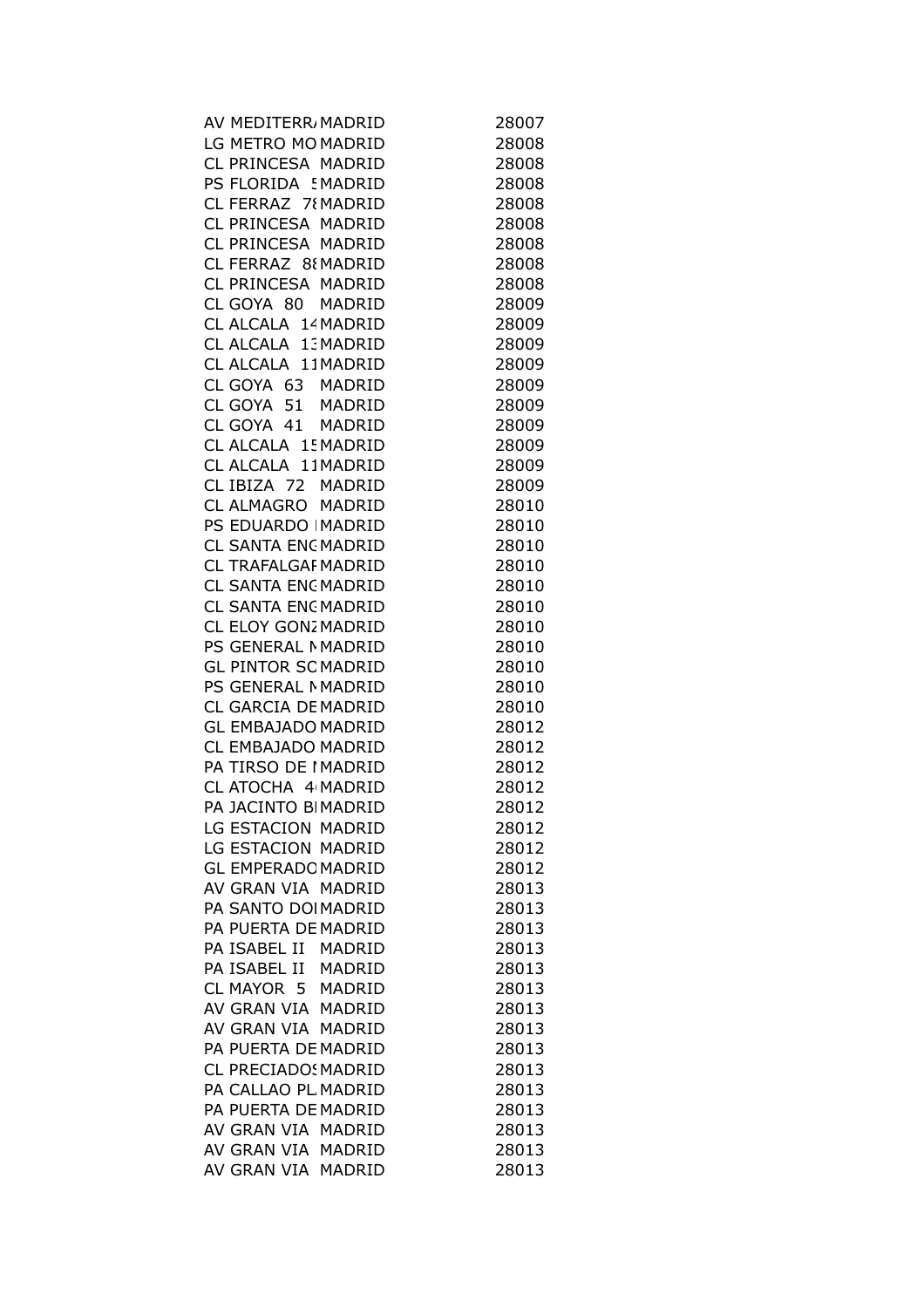| AV GRAN VIA MADRID         | 28013 |
|----------------------------|-------|
| PA CALLAO FT MADRID        | 28013 |
| CL GRAN VIA MADRID         | 28013 |
| CL MORETO 4 MADRID         | 28014 |
| CL MONTALBA MADRID         | 28014 |
| CL ALCALA 36 MADRID        | 28014 |
| CL ALCALA 5(MADRID         | 28014 |
| PA CANALEJAS MADRID        | 28014 |
| CL ALCALA 21MADRID         | 28014 |
| PA CANOVAS I MADRID        | 28014 |
| PS PRADO 25 MADRID         | 28014 |
| CL HILARION   MADRID       | 28015 |
| <b>CL FERNANDE MADRID</b>  | 28015 |
| CL SAN BERN/ MADRID        | 28015 |
| CL ARAPILES MADRID         | 28015 |
| CL GALILEO 6 MADRID        | 28015 |
| CL JOAQUIN MADRID          | 28015 |
| <b>CL CONCHA E! MADRID</b> | 28016 |
| CL SERRANO MADRID          | 28016 |
| CL PRINCIPE I MADRID       | 28016 |
| CL BRAVO MUIMADRID         | 28020 |
| CL INFANTA M MADRID        | 28020 |
| CL GENERAL Y MADRID        | 28020 |
| CL CAPITAN H MADRID        | 28020 |
| CL INFANTA M MADRID        | 28020 |
| CL ORENSE 2 MADRID         | 28020 |
| CR NACIONAL MADRID         | 28023 |
| CL ALCALA 25 MADRID        | 28027 |
| CL ALCALA 23 MADRID        | 28027 |
| CL FLORENCIC MADRID        | 28027 |
| CL MARTINEZ MADRID         | 28027 |
| CL ARTURO S(MADRID         | 28027 |
| CL VIRGEN DE MADRID        | 28027 |
| CL VIRGEN DE MADRID        | 28027 |
| PA MANUEL BI MADRID        | 28028 |
| AV BRUSELAS MADRID         | 28028 |
| CL ALCALA 22 MADRID        | 28028 |
| CL HERMOSILIMADRID         | 28028 |
| <b>CL PUERTO DE MADRID</b> | 28029 |
| CL GRAN VIA IMADRID        | 28033 |
| <b>CL ARTURO S(MADRID</b>  | 28033 |
| CL ARTURO S(MADRID         | 28033 |
| CL FUENTE CHMADRID         | 28034 |
| LG ESTACION MADRID         | 28036 |
| LG ESTACION MADRID         | 28036 |
| CL JUAN HURT MADRID        | 28036 |
| CL FELIX BOIX MADRID       | 28036 |
| <b>CL CONCHA E! MADRID</b> | 28036 |
| CL VIDRIERIA MADRID        | 28037 |
| AV DE LOS AN MADRID        | 28042 |
| LG TERMINAL MADRID         | 28042 |
| LG TRANSITO MADRID         | 28042 |
| LG TRANSITO MADRID         | 28042 |